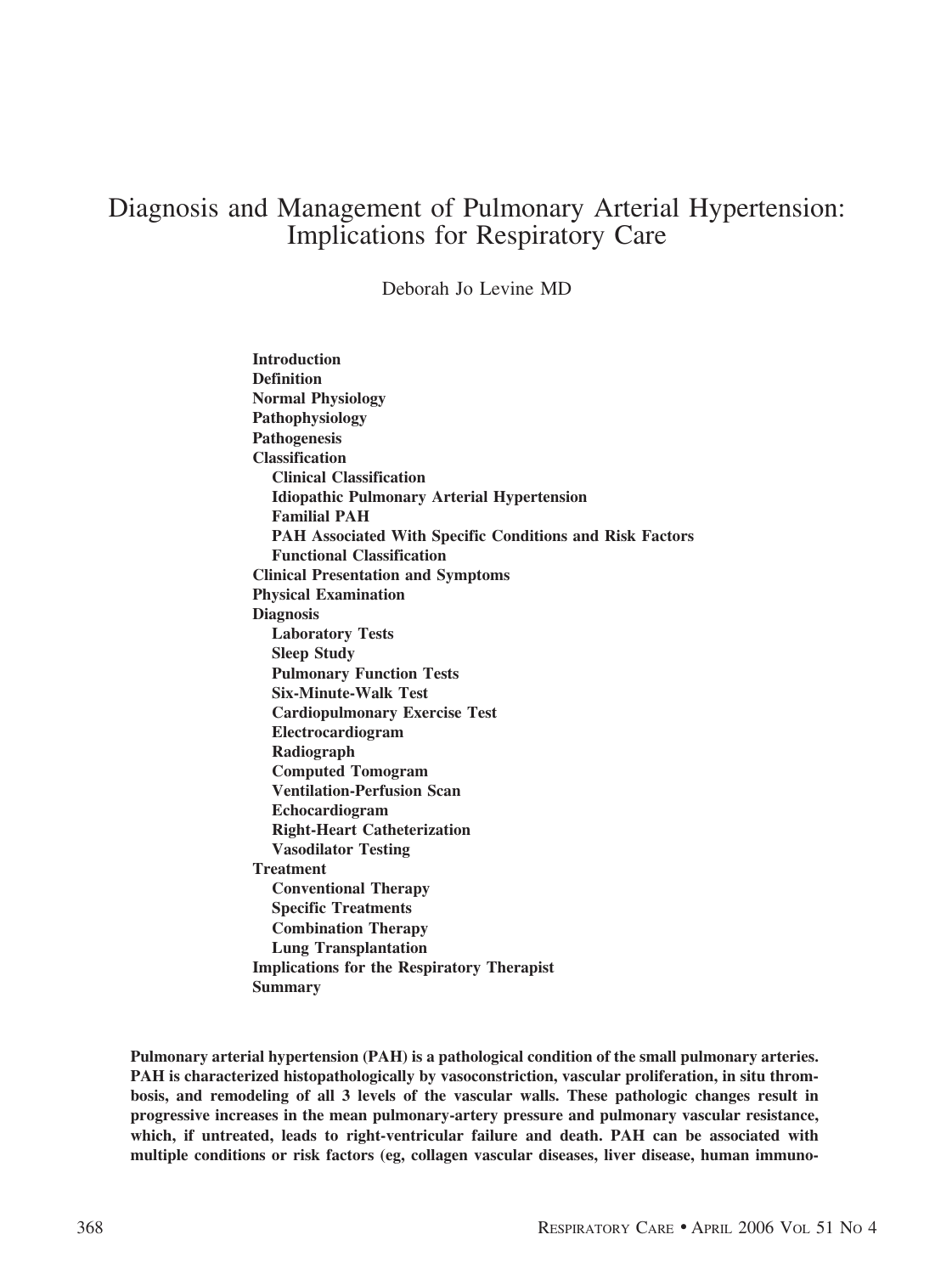**deficiency virus, congenital heart disease, or ingestion of certain medications or toxins) or it can be idiopathic. Up to 10% of the idiopathic cases are familial. Regardless of the etiology, the clinical presentation, histopathologic lesions, and response to therapy are all similar. Early in the disease process, the signs and symptoms of PAH are often subtle and nonspecific, making diagnosis challenging. Patients most often present with progressively worsening dyspnea and fatigue. An extensive evaluation is indicated to diagnose PAH, decipher its etiology, and determine long-term treatment goals. Transthoracic echocardiogram is an excellent screening tool to evaluate PAH, but every patient requires a right-side heart catheterization to help stage the disease and guide therapy. Prior to a decade ago, clinicians were only able to offer symptomatic therapy to this challenging group of patients. Earlier diagnosis, rapidly advancing understanding of the pathogenesis, and an increasing number of treatment options have changed the course of PAH, which was once thought to be invariably fatal.** *Key words: pulmonary arterial hypertension, pulmonary hypertension, pulmonary vascular disease, right heart failure, cor pulmonale.* [Respir Care 2006;51(4):368–381. © 2006 Daedalus Enterprises]

#### **Introduction**

Pulmonary arterial hypertension (PAH) is the most challenging chronic disorder of the pulmonary vasculature. It is a disease of the small pulmonary arteries and is associated with substantial morbidity and mortality from progressive increase of pulmonary vascular resistance and consequent right-heart dysfunction secondary to sustained elevation of the pulmonary-artery pressure. PAH was once thought of as an invariably fatal disease, but with better understanding of its pathogenesis, substantial progress in diagnostic techniques, and the development of new treatment options, the outcomes are improving.

PAH may occur as a primary disease or as a complication of various systemic, cardiac, or pulmonary conditions. The nonspecific nature of its symptoms often delays accurate diagnosis, making it difficult to offer medical or surgical therapy in the early course of disease when these therapies may be most efficacious. A thorough diagnostic evaluation is required to evaluate the presence and severity of the disease and to provide insight on which therapy may be most useful in an individual patient.

The complexity of this disorder requires input from several members of the health-care team, including physicians, nurses, respiratory therapists (RTs), and social workers, to accurately evaluate, diagnose, and treat patients who are afflicted.

## **Definition**

*Pulmonary hypertension* is an observation, not a single diagnosis or disease. It encompasses a diverse group of conditions that lead to elevated pulmonary pressure. It is defined clinically as an increase in the pulmonary vascular pressure that is caused by conditions that are associated with an increase in the pulmonary arterial pressure or both the arterial and venous pressure.<sup>1</sup> Hemodynamically, it is defined as an increase in the mean pulmonary arterial pressure to  $> 25$  mm Hg at rest or  $> 30$  mm Hg during exercise.2

PAH is a condition in which the pulmonary arterial pressure and pulmonary vascular resistance are elevated in conjunction with a normal pulmonary capillary wedge pressure.

#### **Normal Physiology**

The normal pulmonary circulation is a high-capacitance, low-resistance system. The pulmonary vasculature is able to accommodate a greater than 6-fold increase in cardiac output (flow) with relatively small increases in pulmonary-artery pressure, by recruiting closed vessels and distending open vessels. Even though the blood flow to the lungs is greater than the flow to any other organ, normal mean pulmonary-artery pressure remains less than one sixth of mean systemic arterial pressure. Associated with this low transmural pressure, the pulmonary arteries are larger in caliber and have thinner vessel walls than their systemic counterparts, and they possess little resting vascular tone.

In accordance with this low-pressure circuit, the right ventricle is normally accustomed to a relatively low afterload, even with stress. It is a thin muscle, with limited contractile reserve. The principles underlying the manage-

Deborah Jo Levine MD is affiliated with the Division of Cardiothoracic Surgery, University of Texas Health Science Center, San Antonio, Texas.

Deborah Jo Levine MD presented a version of this paper at the 21st annual New Horizons symposium at the 51st International Respiratory Congress of the American Association for Respiratory Care, held December 3–6, 2005, in San Antonio, Texas.

Correspondence: Deborah Jo Levine MD, Division of Cardiothoracic Surgery, University of Texas Health Science Center, 7703 Floyd Curl Drive, Mail Code 7841, San Antonio TX 78229-3900. E-mail: levinedj@uthscsa.edu.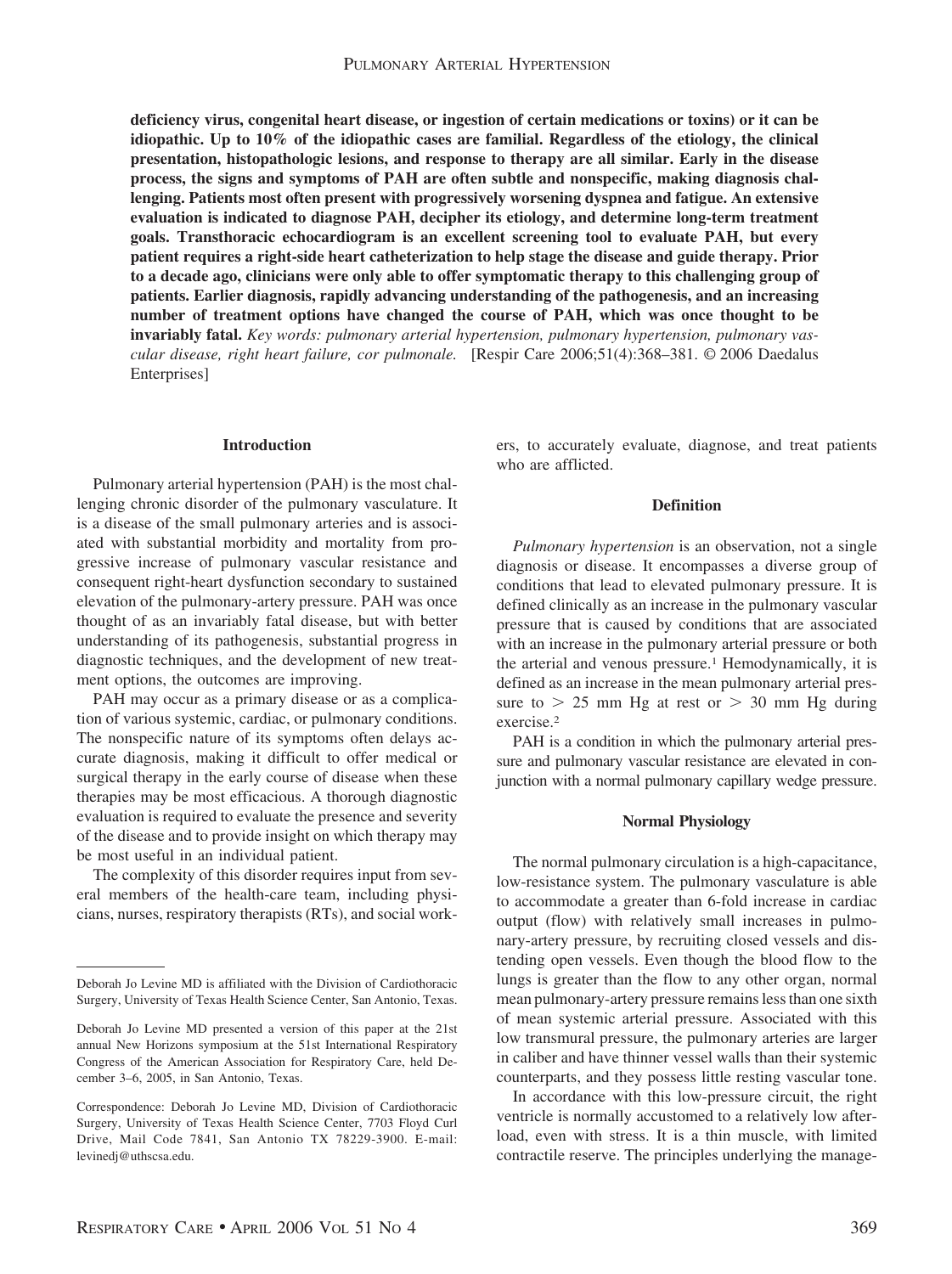ment of PAH and implications for prognosis in severe disease are associated with the right ventricle's limited capacity in working against high vascular resistance.<sup>3</sup>

## **Pathophysiology**

The pathology of PAH involves both what is pathologic at the pulmonary arterial vessel level as well as what consequences this has on the myocardium of the right heart. Persistently elevated pulmonary pressure, as seen in PAH, causes increased pulmonary vascular resistance. As a consequence of unrelieved pulmonary hypertension, regardless of the cause, there is progressive systolic-pressure overload of the right ventricle, which then becomes hypertrophied and dilated, which ultimately leads to rightheart failure (cor pulmonale).

Hemodynamically, PAH is the combination of an elevated pulmonary-artery pressure and a decreased cardiac output with a normal wedge pressure. As the disease progresses, the cardiac output progressively decreases as the right ventricle begins to fail. Symptoms begin with exercise, as the cardiac output is not able to increase with the increased demand. As the ventricle starts to fail, the patient becomes more symptomatic with less exertion, leading to gradual deterioration.4

#### **Pathogenesis**

The pathogenesis of PAH is not completely elucidated, but recent important advances on the genetics and molecular and pathologic mechanisms of PAH have identified pathways involved in the development of PAH. Although the initiating event leading to the progressive increase in pulmonary vascular resistance remains unknown, several important contributing mechanisms have been acknowledged. The most recent thinking is that a combination of these molecular and pathologic mechanisms plus an underlying genetic predisposition and risk factors lead to PAH.5

Originally, it was thought that PAH was secondary only to extensive vasoconstriction of the small pulmonary arteries. We now know that, although vasoconstriction is involved, pulmonary vascular proliferation and remodeling are also key and maybe even more important mechanisms of pathogenesis.

The characteristic histopathologic appearance of PAH is obstruction of the small pulmonary arteries described as a plexogenic lesion.6 This obstruction is a result of dysfunctional endothelial cells, smooth-muscle cells, and fibroblasts causing proliferation.7 Vasoconstriction, remodeling of the vessel wall, and in situ thrombosis can also result from the dysfunction of these cells.

Pulmonary vascular tone is modulated by the normally balanced activity of endothelium-derived vaso-mediators, mainly nitric oxide and prostacyclin (both potent vasodilators and anti-proliferative agents) and endothelin-1 and thrombaxane A2 (both potent vasoconstrictors and proliferative cytokines). Dysfunctional pulmonary-artery endothelial cells produce less endogenous nitric oxide and prostacyclin and produce more endothelin-1 and thrombaxane A2.8–10

In situ thrombosis with recanalization is often present. These lesions are not embolic, and are probably due to abnormal endothelial activity, abnormal platelet activation, and a hypercoaguable state.11

The characteristic lesion of PAH is the plexiform lesion, which is a dilated pulmonary artery in which the normal structure is replaced by an intraluminal plexus of endothelial cells and slit-like vascular channels.12 These lesions are seen in all forms of PAH.

Survival in PAH without intervention or therapy is dismal. A National Institutes of Health registry followed patients with primary pulmonary hypertension between 1985 and 1988, when there were no therapeutic agents. Survival rates at 1, 3, and 5 years were 68%, 48%, and 34%, respectively. The median survival from time of diagnosis was 2.8 years.<sup>13</sup>

## **Classification**

While there are several classification schemes for PAH, the most useful scheme now assigns patients to a clinical classification based on the presence or absence of associated clinical disorders, and a functional classification, based on the severity of the symptoms.

## **Clinical Classification**

Pulmonary hypertension was previously classified as either *primary* or *secondary* pulmonary hypertension, depending on the absence or presence of identifiable causes of increased pulmonary pressure.14 The diagnosis of primary pulmonary hypertension was made after an extensive diagnostic workup to exclude other causes. This classification was descriptive in nature, but lacked clinical practicality. It was unsatisfactory because it grouped together a wide range of distinct diagnoses (secondary pulmonary hypertension), without regard to clinical presentation or pathogenesis, while it set apart those diagnoses in the secondary group which were similar in both pathogenesis as well as in treatment options to primary pulmonary hypertension. The 2003 World Symposium on Pulmonary Hypertension set forth a new classification system that categorizes pulmonary hypertension on the basis of shared clinical attributes (Table 1). It classifies pulmonary hypertension into 5 groups, based largely on diagnostic and treatment implications. This new clinical classification is vital in helping clinicians evaluate individual patients, stan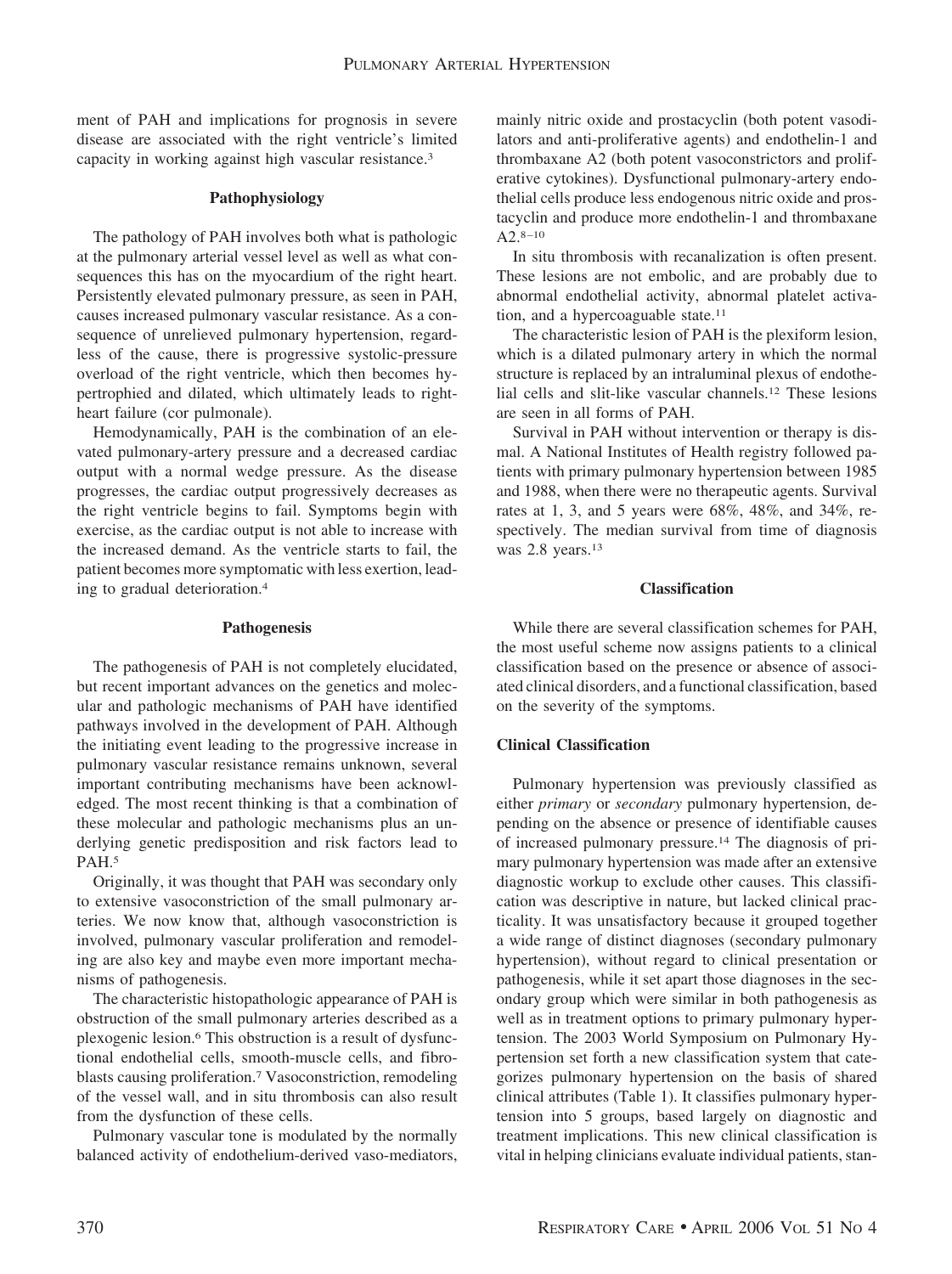Table 1. Pulmonary Hypertension Classification System From the 2003 World Symposium on Pulmonary Hypertension

- 1. Pulmonary Arterial Hypertension
	- 1.1. Idiopathic pulmonary arterial hypertension
	- 1.2. Familial pulmonary arterial hypertension
	- 1.3. Associated with pulmonary arterial hypertension
		- 1.3.1. Collagen vascular disease
	- 1.3.2. Congenital systemic to pulmonary shunts
	- 1.3.3. Portal hypertension
	- 1.3.4. Human immunodeficiency virus
	- 1.3.5. Drugs and toxins
	- 1.3.6. Other (thyroid disorders, glycogen storage disease, Gaucher disease, hemoglobinopathies, hereditary hemorrhagic telangiectasia, myeloproliferative disease, splenectomy)
	- 1.4. Associated with venous or capillary involvement
		- 1.4.1. Pulmonary veno-occlusive disease
		- 1.4.2. Pulmonary capillary hemangiomatosis
	- 1.5. Persistent pulmonary hypertension of the newborn
- 2. Pulmonary Hypertension With Left Heart Disease
	- 2.1. Left-sided atrial or ventricular heart disease
	- 2.2. Left-sided valvular heart disease
- 3. Pulmonary Hypertension Associated With Lung Disease and/or Hypoxemia
	- 3.1. Chronic obstructive pulmonary disease
	- 3.2. Interstitial lung disease
	- 3.3. Sleep-disordered breathing
	- 3.4. Alveolar hypoventilation disorders
	- 3.5. Long-term exposure to high altitude
	- 3.6. Developmental abnormalities
- 4. Pulmonary Hypertension Due to Chronic Thrombotic/Embolic Disease
	- 4.1. Thromboembolic obstruction of proximal pulmonary arteries
	- 4.2. Thromboembolic obstruction of distal pulmonary arteries
	- 4.3. Nonthrombotic pulmonary embolism
- 5. Miscellaneous

dardize diagnoses, design clinical studies, and modify treatment.<sup>15</sup> This classification system has 5 categories:

1. Pulmonary arterial hypertension (PAH). This category includes 3 subgroups: idiopathic PAH (IPAH), familial PAH, and PAH that is frequently associated with specific conditions or risk factors. These entities all share similar clinical, morphologic, and histopathologic characteristics, as well as clinical responsiveness to pulmonary vasodilator therapy.

2. Pulmonary hypertension related to left-heart disease. This category consists of left-sided, valvular, or myocardial diseases that require therapies directed at improving myocardial performance or relieving valvular defects, rather than pulmonary vasodilator therapy.

3. Pulmonary hypertension related to lung disease or hypoxemia. The predominant cause of this pulmonary hypertension is inadequate oxygenation, caused by lung disease (interstitial or obstructive), impaired control of breathing, or high altitude. The increase in mean pulmonary-

artery pressure is generally modest  $(< 35$  mm Hg). This pulmonary hypertension may also be caused by or exacerbated by obstructive sleep apnea.

4. Chronic thrombotic or embolic pulmonary hypertension. This category includes (1) chronic thromboembolic pulmonary hypertension due to proximal organized clot in major pulmonary arteries and (2) PAH secondary to small peripheral emboli. If the clot is proximal, it can be treated surgically with a pulmonary endarterectomy to remove the clot. These patients may present similarly to PAH and may benefit from vasodilator therapy. Patients with idiopathic pulmonary hypertension (Group 1) may also develop proximal or distal clots.

5. Miscellaneous. This category involves pulmonary hypertension from inflammatory processes or mechanical obstruction (eg, schistosomiasis, sarcoidosis). Studies indicate that some patients in this group will also respond, to some degree, to vasodilator therapy.

This discussion will focus solely on the first diagnostic category, PAH, which includes IPAH, familial PAH, and PAH associated with specific conditions or risk factors. In general, however, when evaluating a patient with pulmonary hypertension, the diagnostic evaluation needs to include studies to either rule in or rule out the other causes (ie, Groups 2 through 5), because the treatment options differ substantially.

#### **Idiopathic Pulmonary Arterial Hypertension**

IPAH (previously known as primary pulmonary hypertension) is PAH that occurs without an identifiable cause. IPAH is rare, with an incidence of only 1–2 cases per million people in the general population.16 IPAH is more prominent in women (2.7-to-1 predominance). The median age at presentation is the third-to-fourth decade of life.17 IPAH can occur sporadically or as an inherited condition (familial IPAH).

#### **Familial PAH**

Familial PAH is an autosomal-dominant disease with genetic linkage to chromosome 2q33.18 Familial primary pulmonary hypertension (gene PPH1) is caused by mutations in the bone morphogenetic protein receptor gene. Different mutations of this gene were found in many families diagnosed with primary pulmonary hypertension. These mutations cause uncontrolled proliferation of vascular smooth muscle.19 Familial PAH can account for up to 6–10% of IPAH patients.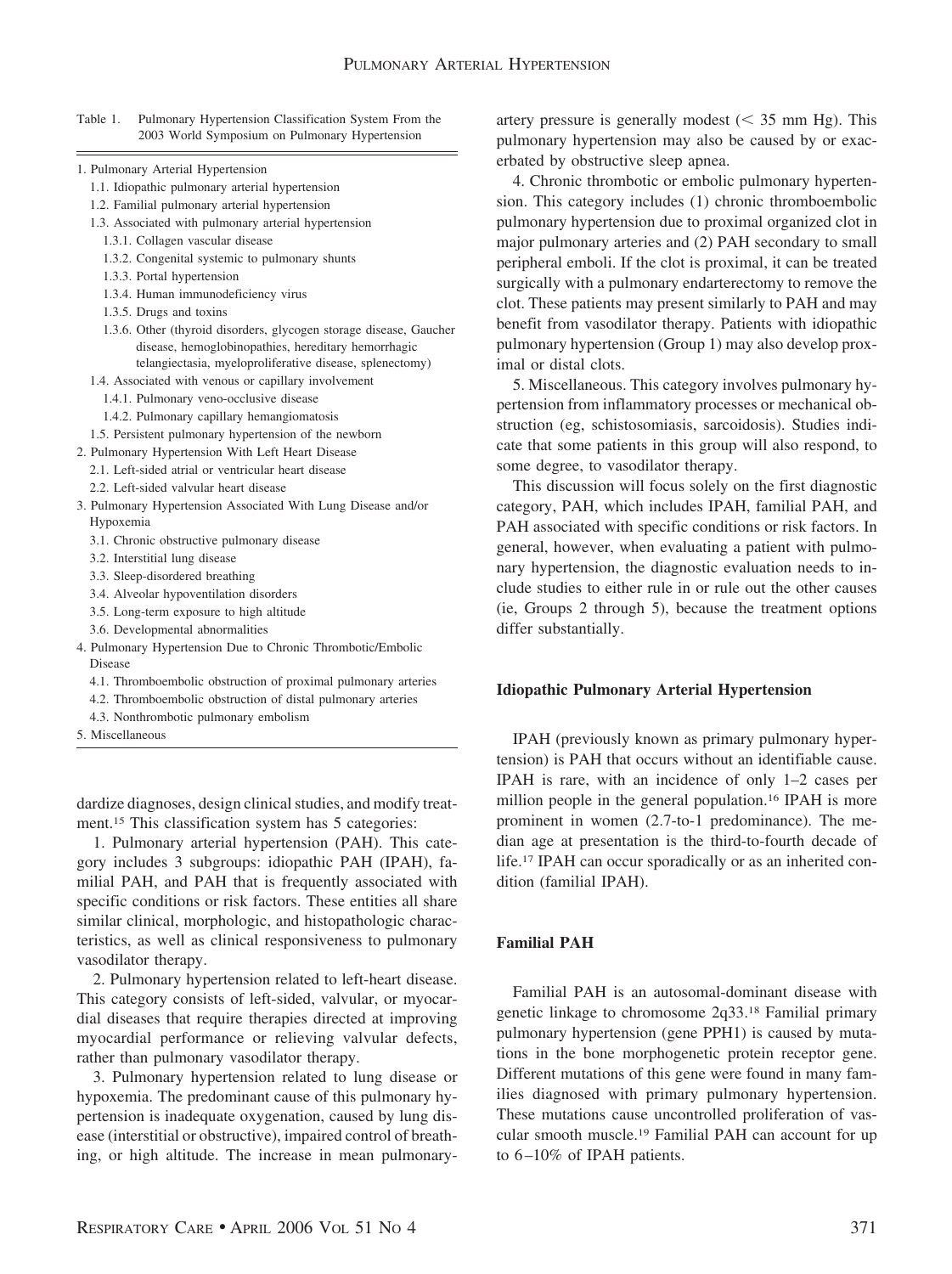# **PAH Associated With Specific Conditions and Risk Factors**

PAH also occurs in association with specific conditions and risk factors, including connective-tissue diseases, human immunodeficiency virus (HIV), hemoglobinopathies (including sickle-cell disease, liver disease, and congenital heart disease), and ingestion of certain drugs and toxins.

**Drugs and Toxins.** PAH has definitively been linked to several drugs and toxins and is associated with the ingestion of others. Appetite suppressants, including aminorex, fenfluramine, and dexfenfluramine, have the strongest relationship with PAH. The course, prognosis, and treatment are similar to that of IPAH.20 Appetite-suppressant-induced PAH occurs in  $\leq 1\%$  of patients exposed, but there is a 10-fold risk increase with use exceeding 3 months.21 Other likely causes of drug- or toxin-induced PAH include toxic rapeseed oil, L-tryptophan, chemotherapeutic agents, amphetamines, and cocaine.16 Progression of drug- or toxininduced PAH and response to therapy are similar to that of IPAH.

Liver Disease. One to 6 percent of patients with advanced liver disease have portopulmonary hypertension. Portal hypertension, not the hepatic disorder itself or its severity, is thought to be the main determining risk factor for developing PAH. The incidence of PAH in patients with portal hypertension is much higher than the estimated incidence of IPAH.

Clinically and histopathologically, the course of portopulmonary hypertension is similar to that of IPAH, but, hemodynamically, patients with portopulmonary hypertension can have a higher cardiac output and lower systemic vascular resistance secondary to their liver disease.

In the early era of liver transplant, the diagnosis of portopulmonary hypertension was, unfortunately, often made in the operating room during transplant. Sixty-five percent of patients who underwent liver transplant in one study were diagnosed, with a subsequent mortality of 36%.22 Now, patients being evaluated for liver transplant undergo screening echocardiography and workup for pulmonary hypertension prior to being listed. If the pressure is elevated or there are signs of right-heart dysfunction on the screening echocardiogram, the patient will undergo right-heart catheterization.

Because of this substantially higher risk, liver transplantation is contraindicated in patients with portopulmonary hypertension whose pulmonary pressure and pulmonary vascular resistance are substantially increased. It is possible, however, in some patients, to decrease these indices with aggressive treatment, which usually includes the use of intravenous epoprostenol.23 Some patients show improvement of portopulmonary hypertension after liver transplantation, whereas others are unchanged or worsen.24

**Human Immunodeficiency Virus.** First reported in 1987, PAH has been diagnosed with increased frequency among HIV-infected patients. The incidence is suspected to be in the range of about 1 in 200 HIV-infected patients, making it 6–12 times more common than IPAH.25

The cause of the association between PAH and HIV is still unclear. There is speculation that the HIV virus induces pulmonary hypertension through activation of cytokine or growth-factor pathways. There is no association between viral load or cluster-of-differentiation-4  $(CD4+)$ count or the severity of PAH.25 Every group with risk factors for HIV can be affected, but intravenous drug users predominate in the literature. The presentation is similar both clinically and physiologically to IPAH.

There are uncontrolled studies that suggest that combination therapy of antiretrovirals and treatment for PAH positively affects the pulmonary-artery pressure as well as survival.<sup>26</sup> Therefore, patients should be aggressively treated for HIV as well as for PAH.

Viruses other than HIV may also induce pulmonary hypertension; human herpesvirus-8 is associated with PAH.27

**Hemoglobinopathies (Sickle-Cell Anemia).** PAH is a well recognized complication of sickle-cell disease. PAH associated with sickle-cell disease significantly reduces the survival rate of these patients, as compared to those without PAH. It is important in these patients to rule out left-heart disease with diastolic dysfunction, because it is treated differently than PAH. The pathogenesis is unclear but probably multifactorial. Proposed causes include a sickle-cell related vasculopathy with in situ thrombosis, chronic hypoxemia from parenchymal disease, and increased blood flow.28 Pathological changes are similar as those in IPAH.

**Congenital Heart Disease.** PAH is a known complication of congenital heart disease. It is seen with cardiac defects that are associated with systemic-to-pulmonary connections (ie, ventricular septal defects, atrial septal defects). Histology findings identical to those of IPAH can be identified in these patients after a period of high pulmonary blood flow, which occurs because of left-to-right shunting. As the pulmonary vascular resistance approaches or exceeds the systemic vascular resistance, the shunt is reversed, leading to a right-to-left shunt (Eisenmenger's syndrome).29 The development of PAH in congenital heart disease is related to the type and size of the defect. For example, about twice as many patients with ventricular septal defects will develop PAH as those with atrial septal defects.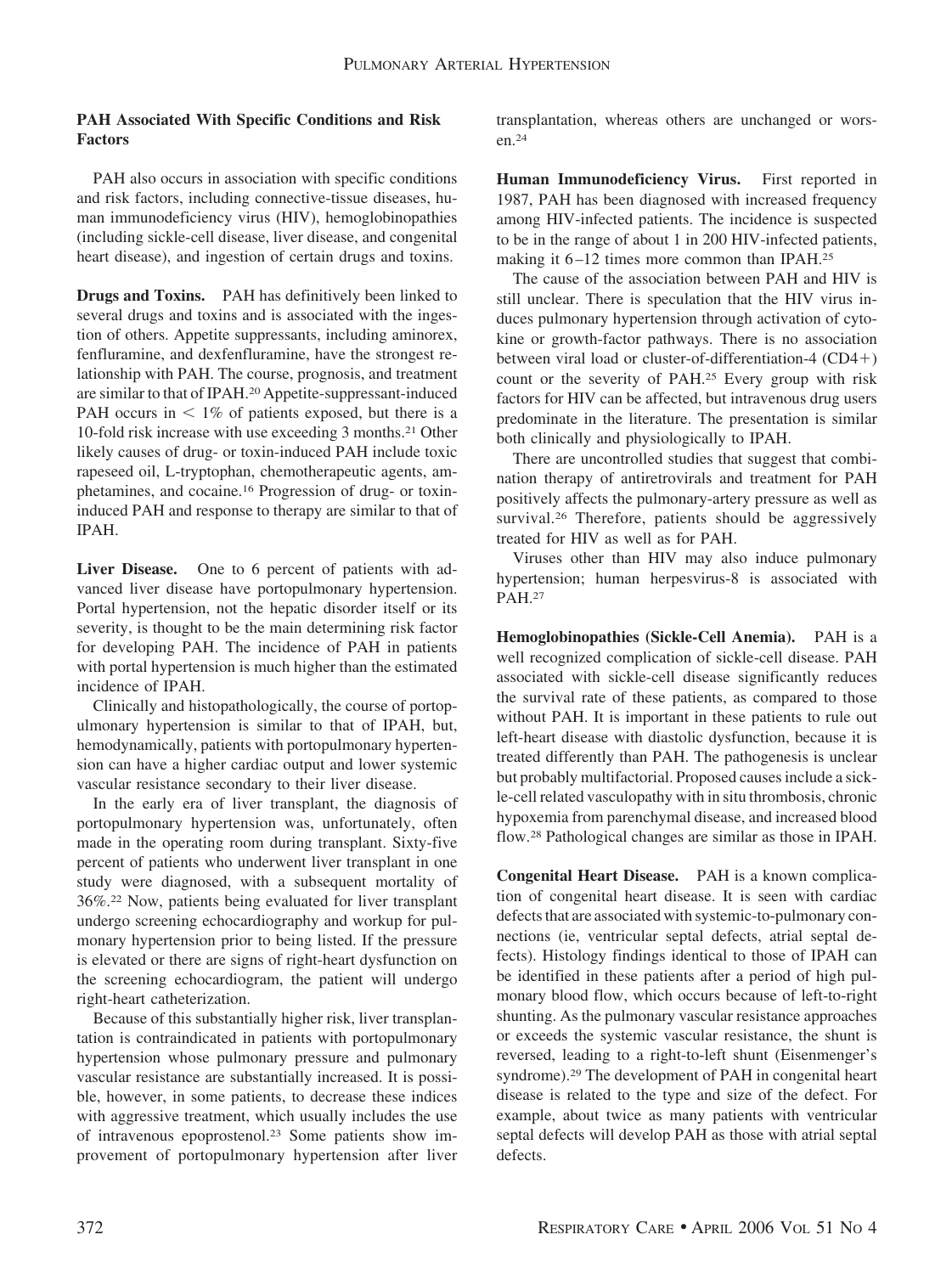The clinical course of PAH associated with congenital heart disease is somewhat different than that of IPAH. These patients may be cyanotic as a result of right-to-left shunt. Blood dyscrasias, including polycythemia and a tendency toward thrombosis, may be present. And, most importantly, survival in patients with PAH associated with congenital heart disease is usually better than in patients with IPAH,<sup>30</sup> probably because the right ventricle has had time to accommodate the progressive pressure increase.

**Connective-Tissue Disease.** PAH is a well-known and serious complication of various forms of connective-tissue diseases. In most cases it is histologically indistinguishable from IPAH. Compared to IPAH, however, patients with connective-tissue diseases may have an accelerated course, substantially lower cardiac output, may not respond as well to treatment, and may have worse survival.<sup>31</sup>

The occurrence of PAH has been reported to be associated with every known type of collagen vascular disease, but the frequency of PAH varies substantially. For example, PAH is a rare complication of rheumatoid arthritis, but occurs in 10–33% of patients with the CREST syndrome (*c*alcinosis, *R*aynaud's phenomenon, *e*sophageal involvement, *s*clerodactyly, and *t*elangiectasia), which represents the main connective-tissue disease process associated with PAH.32 It has been suggested that, because of the increased incidence of PAH among patients with the scleroderma spectrum of diseases, yearly screening echocardiograms should be performed.31

In patients with connective-tissue diseases, increased pulmonary pressure can be secondary to hypoxemia in association with interstitial fibrosis (restrictive lung disease), pulmonary venous hypertension secondary to leftheart systolic or diastolic dysfunction, or PAH. It is important to determine the etiology of the increased pulmonary pressure in these patients, because treatment is quite different for each process.

The association of PAH and connective-tissue disease markedly decreases survival. The 2-year survival of patients with scleroderma without pulmonary complications is 80%, whereas in those with PAH it is 40%.33

The pathogenesis of PAH in connective-tissue diseases has not yet been elucidated. Autoimmune processes have been postulated, but the mechanism is unclear. Treatment of the disease is identical to that for IPAH.

**Uncommon Etiologies of PAH.** Pulmonary veno-occlusive disease and pulmonary-capillary hemangiomatosis are both rare causes of PAH that fall into category 1 and that present clinically similarly to other forms of PAH. The course of the disease, however, is quite aggressive, leading to severe pulmonary hypertension and right-sided heart failure. Unlike the other forms of PAH, this form is usually not responsive to vasodilation treatment. These pa-

Table 2. World Health Organization Functional Classification for Patients With Pulmonary Hypertension

| Class | Description                                                                                                                                                          |
|-------|----------------------------------------------------------------------------------------------------------------------------------------------------------------------|
|       | No limitation of usual physical activity. Ordinary<br>physical activity does not cause increased dyspnea,<br>fatigue, chest pain, or syncope.                        |
|       | Mild limitation of usual physical activity. No discomfort<br>at rest, but normal physical activity causes increased<br>dyspnea, fatigue, chest pain, or pre-syncope. |
|       | Marked limitation of physical activity. No discomfort at<br>rest, but less than ordinary activity causes increased<br>dyspnea, fatigue, chest pain, or pre-syncope.  |
|       | Unable to perform any physical activity at rest, and may<br>have signs of right-ventricular failure.                                                                 |

tients need to be referred to a lung-transplant center as soon as diagnosed.34

## **Functional Classification**

PAH is classified not only by the patient's clinical and diagnostic characteristics, but also in terms of functional assessment. The World Health Organization modified the New York Heart Association heart-failure functional classification system for patients with PAH, to categorize patients by reported exercise tolerance. This scheme offers important prognostic information and is used in most research and therapeutic algorithms.<sup>1,35</sup> Dyspnea and/or fatigue may be present at rest, and symptoms are increased by any activity (Table 2).

#### **Clinical Presentation and Symptoms**

There is usually a substantial delay between the presence of initial symptoms and the diagnosis of PAH, because the symptoms of PAH are initially insidious and nonspecific. In general, the mean interval from the onset of symptoms to diagnosis is 2 years.36 Dyspnea, especially on exertion, is the most common and universal symptom, which is present in the majority of patients on presentation. It worsens as the disease progresses. Fatigue is the next most common symptom, and in one study was found to be the initial symptom in 75% of the patients at diagnosis.2 Many patients and clinicians initially attribute this symptom to deconditioning. Chest pain, which is probably the result of under-perfusion of the right ventricle, is present in almost half of these patients at some time during the disease. Dizziness, syncope, and hemoptysis can occur when the right heart begins to fail and the patient cannot maintain an appropriate cardiac output. These symptoms may not be apparent until the disease process is late in its course. Hoarseness has been reported late in the disease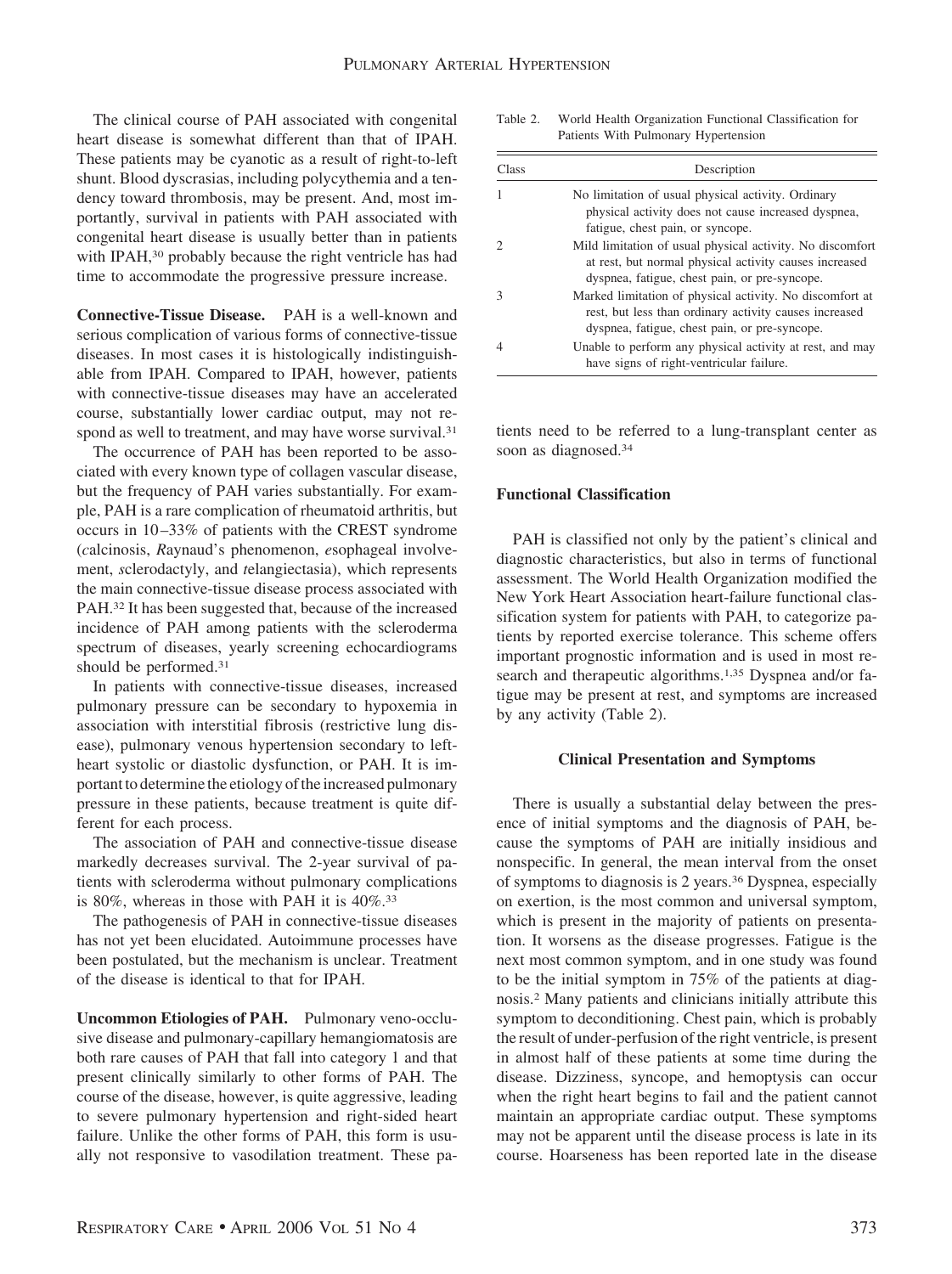and is caused by compression of the recurrent laryngeal nerve by an enlarged pulmonary artery (Ortner's syndrome).

#### **Physical Examination**

The findings of PAH on physical examination may be subtle. Vital signs may reveal resting tachycardia and a reduced pulse pressure. Desaturation with exertion is the most common finding when assessing vital signs. The lung auscultation is most commonly unremarkable unless there is an associated pulmonary (interstitial or obstructive) process or left-heart disease co-existing with PAH. Characteristic findings on the cardiac examination in patients with PAH include increased jugular venous distention, an accentuated pulmonic component of the second heart sound, and a murmur (tricuspid regurgitation) that is louder during inspiration. Signs of right-heart dysfunction, including peripheral edema, ascites, hepatomegaly, and audible rightsided gallop, can all be observed in patients who present late in the disease process. Clubbing is not common in IPAH, and, when found, should alert the clinician to evaluate the patient for disorders associated with PAH (ie, congenital heart disease).37

#### **Diagnosis**

The first and most critical step in making the diagnosis of PAH is to have enough of a heightened awareness to consider it as a diagnosis. Because it shares many symptoms of other disorders, a high index of suspicion is necessary for an accurate and timely diagnosis of PAH. The diagnosis should be considered in any patient with unexplained dyspnea on exertion, fatigue, or exercise limitation, those with clinical signs consistent with right-heart dysfunction (eg, peripheral edema, ascites), patients with symptoms and who have a process known to be associated with PAH and/or a family history of pulmonary hypertension.

The initial assessment of PAH is to determine whether pulmonary hypertension is present, with a noninvasive evaluation (screening echocardiogram). If there is evidence of pulmonary hypertension, then an invasive method (rightheart catheterization) is required to confirm this finding and evaluate if it is hemodynamically consistent with PAH (ie, increased pulmonary vascular resistance with normal wedge pressure). This method is also used to evaluate the severity of the disease.

The evaluation then shifts to identifying the etiology of the PAH. This involves an extensive workup that requires multiple studies and laboratory tests to exclude disorders associated with PAH (Table 3).

# **Laboratory Tests**

A full panel of serum chemistries, thyroid-function tests, liver-function tests, and complete blood count are required Table 3. Pulmonary Hypertension Diagnostic Workup

| <b>Laboratory Tests</b>                                                                |  |
|----------------------------------------------------------------------------------------|--|
| Rheumatoid factor                                                                      |  |
| Scleroderma (SCL-70)                                                                   |  |
| Anti-nuclear antibody (ANA)                                                            |  |
| Human immunodeficiency virus (HIV)                                                     |  |
| Hepatitis profile                                                                      |  |
| Complete blood count                                                                   |  |
| Prothrombin time with international normalized ratio (PT/INR)                          |  |
| Full chemistries                                                                       |  |
| Liver-function tests                                                                   |  |
| Pregnancy test                                                                         |  |
| B-type natriuretic peptide (BNP)                                                       |  |
| Thyroid-function panel                                                                 |  |
| <b>Studies</b>                                                                         |  |
| High-resolution computed tomogram of the chest                                         |  |
| Chest radiograph (posteroanterior and lateral)                                         |  |
| Full pulmonary function tests                                                          |  |
| Echocardiogram with bubble study                                                       |  |
| Doppler study of bilateral lower extremities                                           |  |
| Ventilation-perfusion study                                                            |  |
| Sleep study                                                                            |  |
| Full right-heart catheterization with vasodilator study and possible<br>exercise study |  |
| Left-heart catheterization, if required                                                |  |

in the evaluation of PAH. It is also important to send an autoimmune screening, consisting of antinuclear antibodies, including anticentromere antibodies, scleroderma (SCL70), and ribonucleoprotein, to screen for connectivetissue diseases. All patients must provide informed consent and undertake an HIV test. All of these studies are important when investigating whether there is a risk factor or condition associated with PAH.

Hyperuricemia occurs with high frequency in patients with PAH and has been shown to correlate with hemodynamics in patients with IPAH.38

Brain natriuretic peptide is elevated in right-ventricularpressure overload and correlates with severity of rightventricular dysfunction and mortality in PAH.39

# **Sleep Study**

If the history and/or overnight oximetry suggests obstructive sleep apnea, polysomnography should be considered to assess a possible contributory role in PAH.

### **Pulmonary Function Tests**

Pulmonary function tests are a common tool to evaluate dyspnea in general. There are no findings that are truly specific to PAH. A deceased diffusion capacity (69  $\pm$  25%) of predicted) will often be seen.2 Mild restriction has also been reported.40 If the PAH is associated with chronic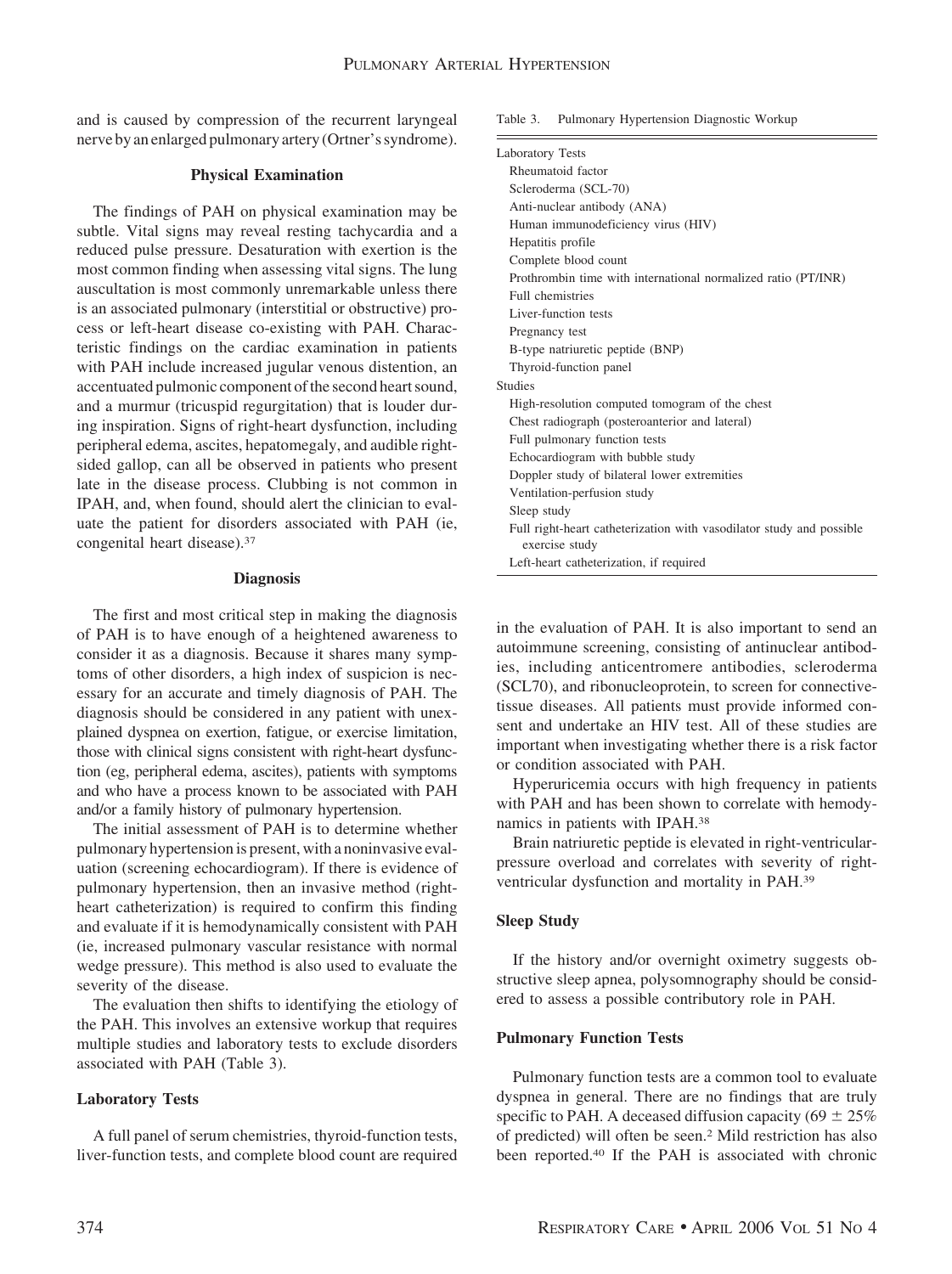thromboembolic disease, there may also be an increase in the alveolar-arterial oxygen difference  $(P_{(A-a)O_2})$ . Besides these, there are no other indices that are only consistent with PAH. It is important to evaluate the pulmonary function test results to rule out other pulmonary disorders such as restrictive (eg, interstitial lung disease) or obstructive (eg, chronic obstructive pulmonary disease) diseases.

## **Six-Minute-Walk Test**

The 6-min-walk test is a sub-maximal exercise test in which the patient walks as far as possible in 6 min. Oxygen saturation, heart rate, and distance walked are measured. The 6-min-walk distance has a strong independent association with mortality among patients with IPAH.41 A  $distance < 332$  m was associated with higher mortality in a recent study.41 The 6-min-walk test is used in the initial workup of a patient with PAH to assess exercise performance and predict prognosis. Following serial 6-min-walk tests at follow-up visits is valuable in monitoring the patient's progress and evaluating response to therapy.

#### **Cardiopulmonary Exercise Test**

Cardiopulmonary exercise testing may provide a more objective assessment of functional status, and may correlate with mortality; a peak oxygen consumption  $(\dot{V}_{O_2})$ - 10.4 mL/kg/min independently predicts survival.42 The  $V<sub>O<sub>2</sub></sub>$  test, however, is difficult for patients to perform and is not always available. Currently, this test is used most often in clinical trials, but some experienced centers do use it routinely.

#### **Electrocardiogram**

Electrocardiography is a noninvasive test used to evaluate patients with cardiovascular complaints. It is part of the initial workup to help exclude other diagnoses; however, it is important to realize that electrocardiography has a limited role in screening for PAH. For patients with established PAH, it may help identify acute arrhythmic or ischemic events. Electrocardiogram findings consistent with PAH include evidence of right-ventricular hypertrophy, right-atrial enlargement, right-axis deviation, rightventricular strain, and right bundle-branch block. These findings are usually seen late in the course of the disease and are therefore inadequate for screening for early disease.

## **Radiograph**

Conventional chest radiograph is usually the initial study obtained in a patient with a suspected pulmonary disease. Chest radiographs are readily available to the clinician and



Fig. 1. Chest radiograph of a patient with pulmonary arterial hypertension. The pulmonary arteries are enlarged and there is "pruning" of the vessels peripherally.

relatively inexpensive, but are fairly insensitive and nonspecific when evaluating PAH. Chest radiograph is useful early in the disease to help exclude other pulmonary diagnoses or secondary causes of pulmonary hypertension. As the disease progresses, there is enlargement of the central pulmonary arteries, and the peripheral pulmonary vessels are decreased in caliber (pruning of the pulmonary vasculature) with rapid tapering of the vessel (Fig. 1). Cardiomegaly is usually seen late in the disease.

#### **Computed Tomogram**

Chest computed tomography is an important diagnostic tool, because it provides excellent visualization of the pulmonary vasculature, pulmonary parenchyma, and mediastinal structures. A main-pulmonary-artery diameter  $> 29$ mm is suggestive of (but not diagnostic for) pulmonary hypertension (Fig. 2).43 In the setting of chronic thromboembolic pulmonary hypertension, thrombus may be seen within the pulmonary arteries.

## **Ventilation-Perfusion Scan**

Ventilation-perfusion scan can identify a potentially treatable cause of pulmonary hypertension. Segmental or subsegmental perfusion unmatched defects (a high-probability scan) would suggest a pattern consistent with chronic thromboembolic disease. A normal scan and a generalized diffused or mottled appearance are findings that are both consistent with PAH.44

#### **Echocardiogram**

Doppler transthoracic echocardiography is the most commonly performed diagnostic study in patients with PAH,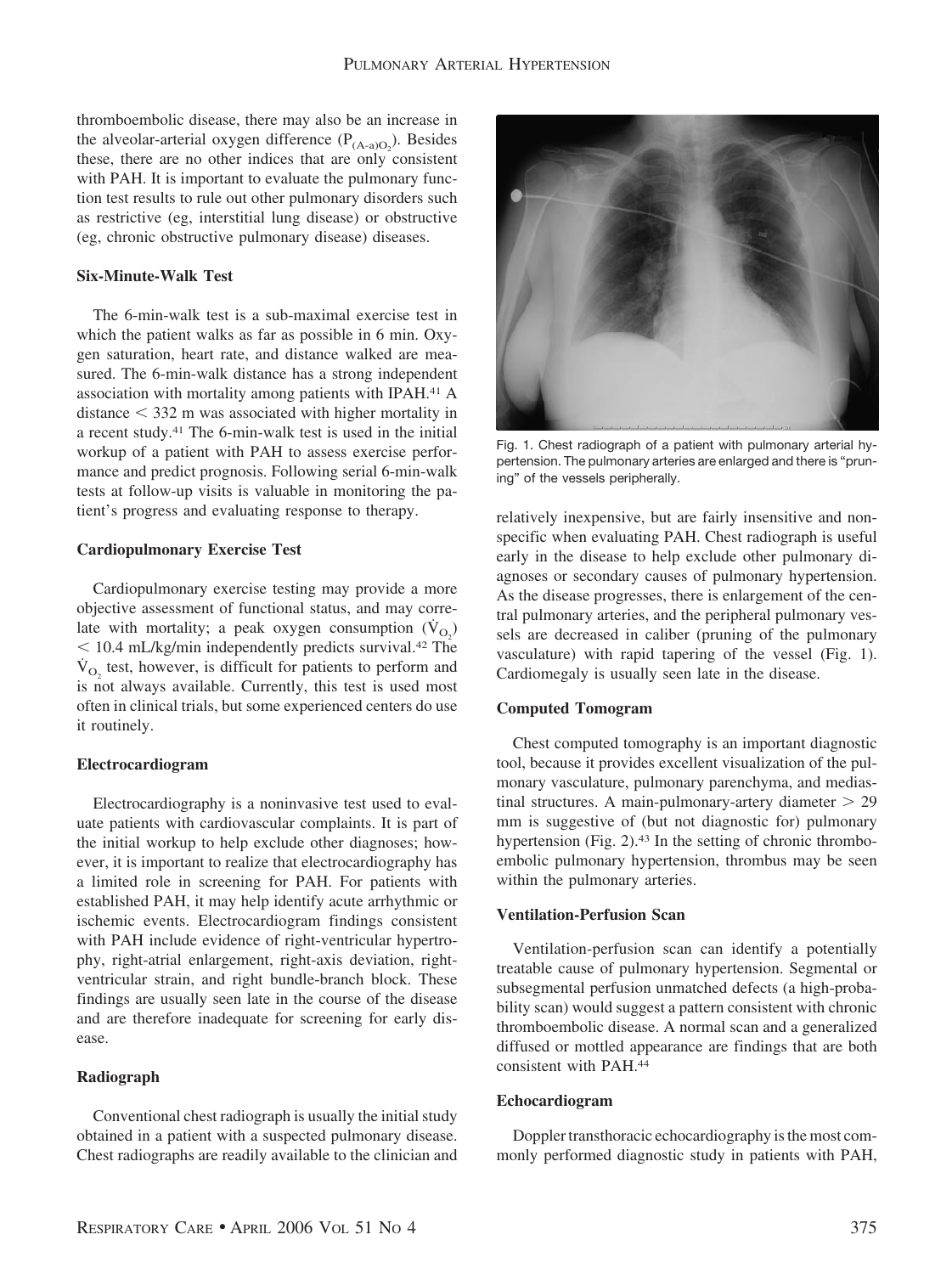

Fig. 2. Chest computed tomogram of a patient with pulmonary arterial hypertension. This patient's main pulmonary artery is enlarged (its diameter is even greater than the aorta), which is a typical tomogram finding in patients with moderate-to-severe pulmonary arterial hypertension.

and in most cases it is the first test to detect elevated right-ventricular pressure.45 Echocardiography provides a rapid, noninvasive method to estimate the pulmonary-artery pressure, right-ventricular function, and valve and ventricular morphology. It is also useful in assessing leftventricular systolic and diastolic function and intracardiac or intrapulmonary shunting. Pericardial effusions are not uncommon in the later stages of the disease, and can be assessed with echocardiography.46 Echocardiogram findings consistent with PAH include elevated pulmonary-artery pressure (systolic pressure  $\geq 40$  mm Hg), tricuspid regurgitation, right-atrial and right-ventricular enlargement, flattening of the intraventricular septum, pericardial effusion, and patent foramen ovale.

Echocardiography can be used to differentiate various causes of pulmonary hypertension secondary to increased left-atrial pressure, including mitral and aortic valvular disease, cardiomyopathy, and constrictive pericarditis. Contrast echocardiogram, using intravenous agitated saline, can detect intracardiac shunts.

Echocardiography is also important in predicting the prognosis of patients with pulmonary hypertension. Raymond et al found that pericardial effusion, right-atrial enlargement, and interventricular septal distortion predicted adverse outcomes in pulmonary hypertension.46 D'Alonzo et al reported worse survival in patients with PAH with increased pulmonary-artery pressure, right-atrial pressure, and decreased cardiac output.47

### **Right-Heart Catheterization**

Right-heart and pulmonary-artery catheterization is the accepted standard to establish the diagnosis and type of pulmonary hypertension. Current guidelines suggest that all patients with suspected PAH undergo right-heart catheterization prior to initiation of treatment,15 as it provides necessary diagnostic (eg, degree of hemodynamic impairment) and prognostic information.48

The goals of right-heart catheterization are to measure pulmonary-artery pressure directly, estimate pulmonary vascular resistance, determine cardiac output, evaluate for left-to-right shunt, determine the response to short-acting vasoactive agents, and assist with the titration of long-term vasodilators.

Many disorders associated with pulmonary hypertension can be elucidated by right-heart catheterization. For example, an elevated pulmonary wedge pressure may alert the clinician to evaluate the patient for left-heart disease caused by either systolic or diastolic dysfunction.49 During the right-heart catheterization, an evaluation of oxygen saturation from the vena cava to the pulmonary artery can help diagnose an intracardiac left-to-right shunt.

#### **Vasodilator Testing**

Patients with PAH who respond quickly to a pulmonary vasodilator have better survival.50 The objective of the vasodilator test is to identify the small subset of patients who can be effectively treated with long-term oral calcium-channel blocker. The agents used for this testing are intravenous adenosine, intravenous epoprostenol, or inhaled nitric oxide. A positive response to vasodilator therapy is defined as a mean pulmonary-artery pressure decrease of  $\geq 10$  mm Hg, to a mean  $\leq 40$  mm Hg, with a concomitant increase in or maintenance of cardiac output.51

#### **Treatment**

Over the last 10 years there has been a substantial increase in the number of medications in the armamentarium used to treat PAH, which has improved outcomes and survival. The approach to treating PAH can be divided into general (conventional) treatment measures and specific pharmacologic therapies. Selecting the most appropriate treatment for an individual patient is complex and requires familiarity with the disease process and the medications, including complicated drug-delivery systems, dosing regimens, adverse effects, and complications. Several ongoing clinical trials are evaluating various therapies and combinations of therapies. For these reasons, many patients are diagnosed and treated in referral centers that specialize in PAH.

## **Conventional Therapy**

**Supplemental Oxygen.** Patients with PAH have chronic hypoxemia secondary to decreased cardiac output. Hypox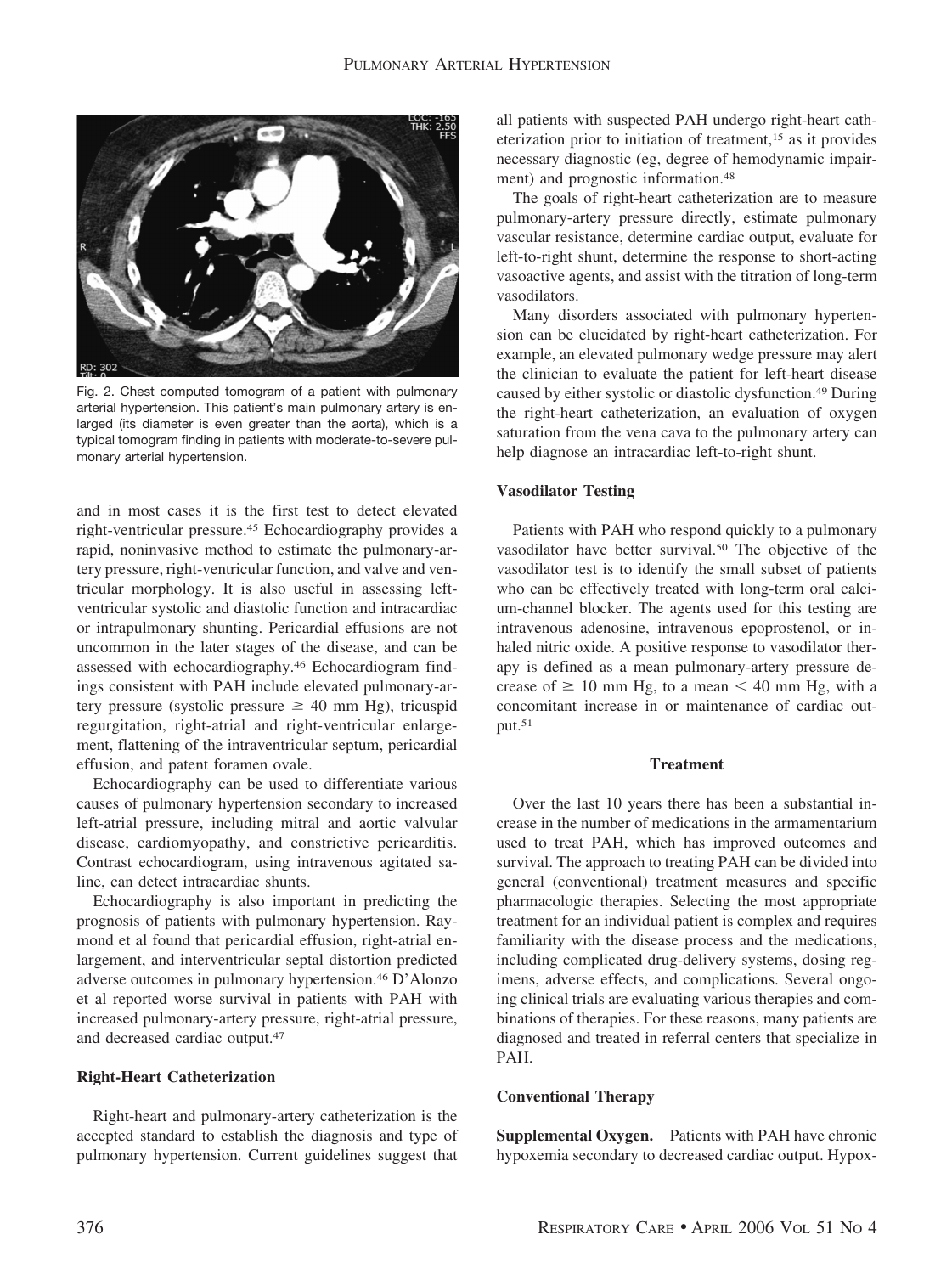emia is a known pulmonary-artery vasoconstrictor, so supplemental oxygen is used in PAH patients to maintain oxygen saturation (above 90%) during both rest and exercise.52 Supplemental oxygen improves pulmonary pressure in hypoxemic patients.<sup>52</sup>

**Diuretics.** Careful regulation of intravascular volume is a vital aspect of treating PAH. Increased filling pressure can further distend an already dilated right ventricle, which, in turn, can worsen function and decrease cardiac output. Decreasing right-ventricular preload with diuretics is a mainstay for patients with some right-heart dysfunction secondary to PAH. Diuresis improves hepatic congestion, ascites, and peripheral edema.53 These medications must be used with caution so as not to decrease preload too quickly. Electrolytes and renal function need to be followed closely while patients are receiving diuretics.

**Cardiac Glycosides.** The use of long-term oral cardiac glycosides is controversial, because the long-term benefit has not been well validated. These agents do have some benefit in patients who have PAH and atrial fibrillation, and in those who may have some left-ventricular dysfunction with cor pulmonale.<sup>50,51</sup>

**Anticoagulation.** Anticoagulation is recommended (if there are no contraindications) as a part of the general treatment regimen for patients with PAH. In 2 studies, anticoagulation increased survival.50,54 However, there have not been any prospective randomized placebo-controlled trials. Anticoagulation is effective in both decreasing the likelihood of thromboembolic complications because of decreased activity and in reducing in situ intraarterial microvascular thrombosis, which are found pathologically in patients with PAH. Warfarin is the agent of choice, and most experts recommend adjusting the dose to an international normalized ratio (INR) of 1.5–2.5.

# **Specific Treatments**

There have traditionally been very few therapeutic options for the treatment of PAH, but the number of specific treatment options has increased substantially, paralleling our increasing understanding of the pathologic and molecular mechanisms of the disease. Recent developments have concerned 3 pathobiological pathways: the prostacyclin pathway, the endothelin pathway, and the nitric oxide pathway. These therapies differ in their mechanisms, indications, routes of delivery, and adverse-effect profiles. In appropriately selected patients, these specific therapies substantially modify the course of PAH, improving symptoms and hemodynamics.

**Calcium-Channel Blockers.** In 1992, McLaughlin et al55 found a benefit from calcium-channel blockers in the treatment of a small subset of patients who have IPAH. Patients who had a significant response to short-term administration of vasodilator (intravenous epoprostenol or adenosine, or inhaled nitric oxide) had better 5-year survival when treated with oral calcium-channel blockers than did (1) those who did not respond and (2) the patients in the National Institutes of Health registry of patients with primary pulmonary hypertension. Since that time it has been found that very few patients with IPAH or PAH fit this category: 13% have short-term benefit and only 7% have sustained benefit from calcium-channel blockers. These patients had marked improvement in pulmonary hemodynamics in the vasodilator study; their mean pulmonary arterial pressure decreased by  $> 10$  mm Hg, to  $< 40$ mm, while their cardiac output increased or was maintained.<sup>56</sup> For the remaining patients, calcium-channel blockers will be ineffective or will worsen clinical status, so other therapies must be evaluated.

**Prostacyclin Therapy.** Prostaglandin I-2 (prostacyclin) is a metabolite of arachidonic acid, produced by the vascular endothelium. It is a potent vasodilator, relaxing vascular smooth muscle by increasing the level of cyclic adenosine monophosphate. It is also a strong platelet inhibitor and antiproliferative agent. It has some inotropic activity. Prostacyclin synthase, the enzyme required for prostacyclin synthesis, is decreased in patients with PAH,10 and this deficiency is the rationale for replacement prostanoids.

Intravenous prostacyclin (epoprostenol) was first used to treat primary pulmonary hypertension in the early 1980s and the Food and Drug Administration (FDA) approved its use in 1995. It is the only PAH medication that has been shown to have a survival benefit in a randomized clinical trial.55 No long-term randomized trial of epoprostenol has been conducted, but a cohort analysis of patients on epoprostenol clearly demonstrated clinical benefits for patients in New York Heart Association functional classes III and IV, as compared with historical control groups.57 Intravenous epoprostenol increases exercise tolerance, hemodynamics, and long-term survival.

The drawbacks of intravenous epoprostenol are that it is complicated to deliver, it can be uncomfortable, and it is expensive. Common adverse effects include jaw pain, headache, diarrhea, flushing, leg pain, and vomiting. More serious complications are related to the delivery system. It has a short half-life in circulation  $(3 \text{ min})$  and is inactivated by a low pH, so it must be administered via continuous intravenous infusion through a permanent tunneled central venous catheter. Ice packs must be used to keep the infusate cold, because the drug is unstable at room temperature. Patients are at risk for catheter-related complications such as infection and thrombosis. Abrupt discon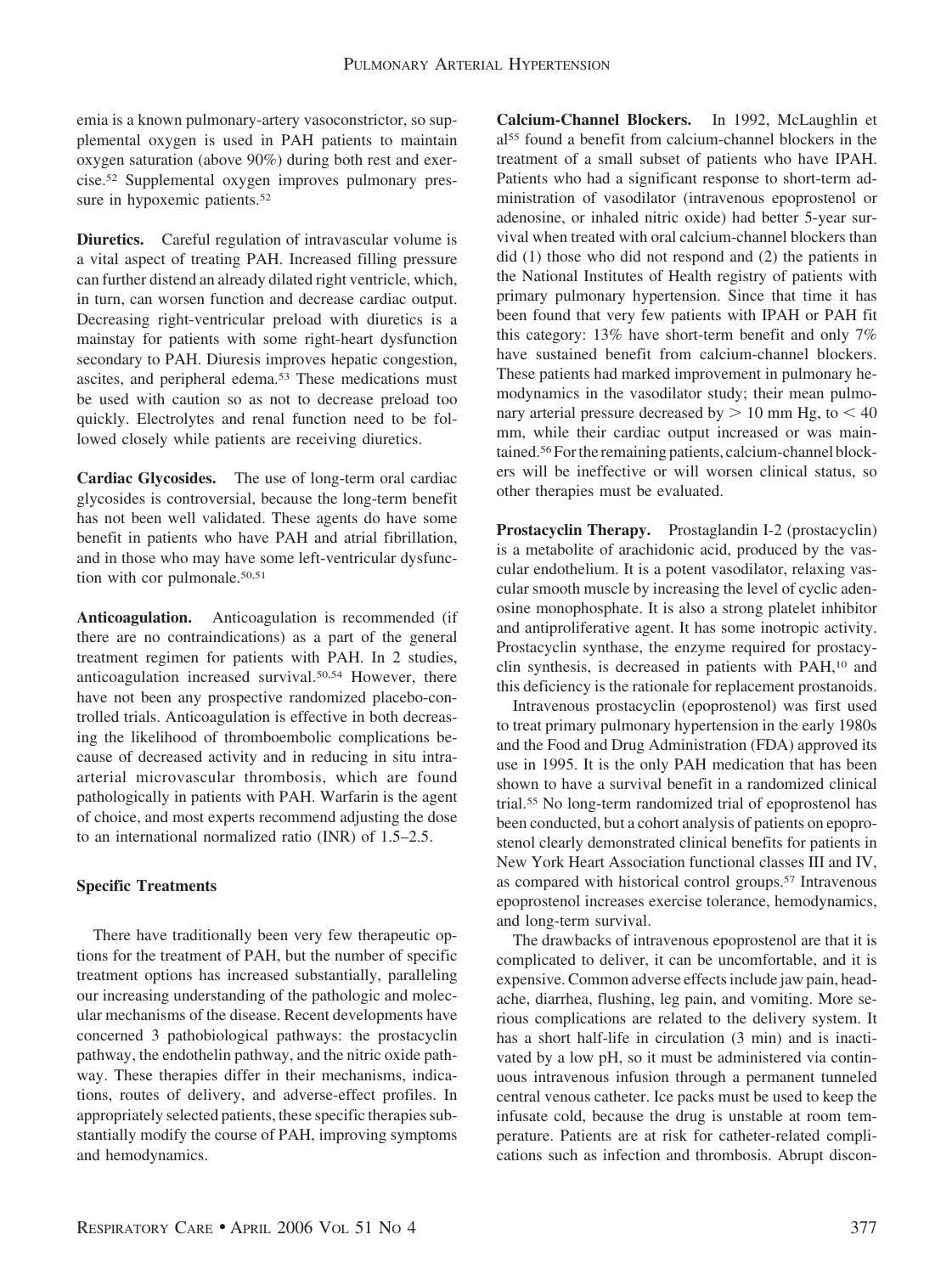tinuation of the drug and subsequent rebound pulmonary hypertension may result in acute right-heart failure if the line is occluded or dislodged.

**Prostacyclin Analogues.** The complexity of epoprostenol therapy has led to the development of prostacyclin analogues. These analogues are more stable and have a longer half-life, which allows them to be delivered via alternate routes.58 These medications may have the same spectrum of adverse effects as epoprostenol, but the effects differ substantially in severity.

Treprostinil is a stable prostacyclin analogue, with a half-life of 55–117 min.<sup>58</sup> It is administered either subcutaneously through a small pump (similar to those used to deliver insulin) or intravenously through a central catheter.

Subcutaneous treprostinil improves dyspnea, hemodynamic indices, and 6-min-walk distance, compared to placebo. Pain at the site of infusion is the most pronounced adverse effect. In one study, pain led to a discontinuation of the drug in 8% of the patients. A select group of patients can be safely transitioned from intravenous epoprostenol to subcutaneous treprostinil.59

An important advantage of intravenous treprostinil is that it has a much longer half-life than epoprostenol. If there were an unintentional disruption of the medication, it might be better tolerated. It does not need to be cooled, as it is stable at room temperature.

Iloprost is a stable prostacyclin analogue, with a halflife of 25 min. It is the first approved inhalable prostacyclin. It has a relatively short duration and it needs to be delivered in 6–9 inhalations per day (every 2–2.5 h, while the patient is awake). It was found to improve the 6-minwalk distance, the New York Heart Association functional class, and hemodynamic variables after a 3-month clinical trial.60 The adverse effects are cough, flushing, and headache.

**Endothelin-Receptor Antagonists.** Endothelin-1 is a potent vasoconstrictor and smooth-muscle mitogen that plays an important pathogenetic role in the development and progression of PAH by modulating both vasoconstriction and proliferation.<sup>61</sup> Two endothelin receptor isoforms, endothelin-A (ET-A) and endothelin-B (ET-B), have been identified. ET-A receptors are found in the pulmonary vascular smooth-muscle cells, and ET-B receptors are located both on the pulmonary vascular endothelial cells and smooth-muscle cells.<sup>62</sup>

Activation of the ET-A receptors promotes vasoconstriction and proliferation of vascular smooth-muscle cells. Activation of ET-B on the smooth-muscle cells leads to vasoconstriction, but some studies suggest that activation of ET-B may play a protective role by producing nitric oxide and prostacyclin and clearing circulating ET-1. It is still unclear whether it is preferable for a medication to block both of these receptors or to selectively block ET-A receptors.62

The first FDA-approved oral endothelin receptor antagonist, bosentan, is a dual ET-A/ET-B endothelin-receptor antagonist. It has shown to be safe and efficacious for the treatment of PAH, and it improves 6-min-walk distance, Borg dyspnea index, and functional class, and increases the time to clinical worsening.63,64

Sitaxsentan and ambrisentan are 2 selective ET-A blockers. These 2 agents are both finishing phase III clinical trials and awaiting FDA approval.65

All of the agents in this class are metabolized by the liver, and they may induce an increase in aminotransaminase levels. Liver-function tests must be conducted monthly when using these agents. All of the endothelium-receptor antagonists are teratogenic. Female patients of childbearing age also require monthly serum B-HCG pregnancy tests.

**Nitric Oxide.** Nitric oxide is an endogenous vasodilator that directly relaxes vascular smooth muscle by stimulating soluble guanylate cyclase and increases production of intracellular cyclic guanosine monophosphate.66 PAH is associated with decreased production of nitric oxide, so nitric oxide has been proposed as a potential therapy. It is used for acute vasoreactive testing during right-heart catheterization, and in intubated patients with PAH. It is unlikely that nitric oxide will be used in the near future for long-term use, because delivering nitric oxide is cumbersome.

**Type 5 Phosphodiesterase Inhibitors.** Sildenafil, a highly selective phosphodiesterase (PDE-5) inhibitor, offers a strategy for increasing the activity of endogenous nitric oxide in PAH patients. Sildenafil was recently approved by the FDA as an oral therapy for PAH. Its mechanism of action is enhancement of endogenous nitric oxide effects by inhibiting breakdown of cyclic guanosine monophosphate. The increase in this nucleotide induces relaxation and anti-proliferative effects on vascular smoothmuscle cells. It improves functional status, pulmonary hemodynamics, and 6-min-walk distance.<sup>67</sup>

# **Combination Therapy**

It may be that the optimal approach to treating PAH is a combination of the above agents. This approach can be used for patients who do not respond to the initial monotherapy or who initially benefit but then deteriorate on a single agent. Multiple ongoing clinical trials are evaluating different combinations of agents.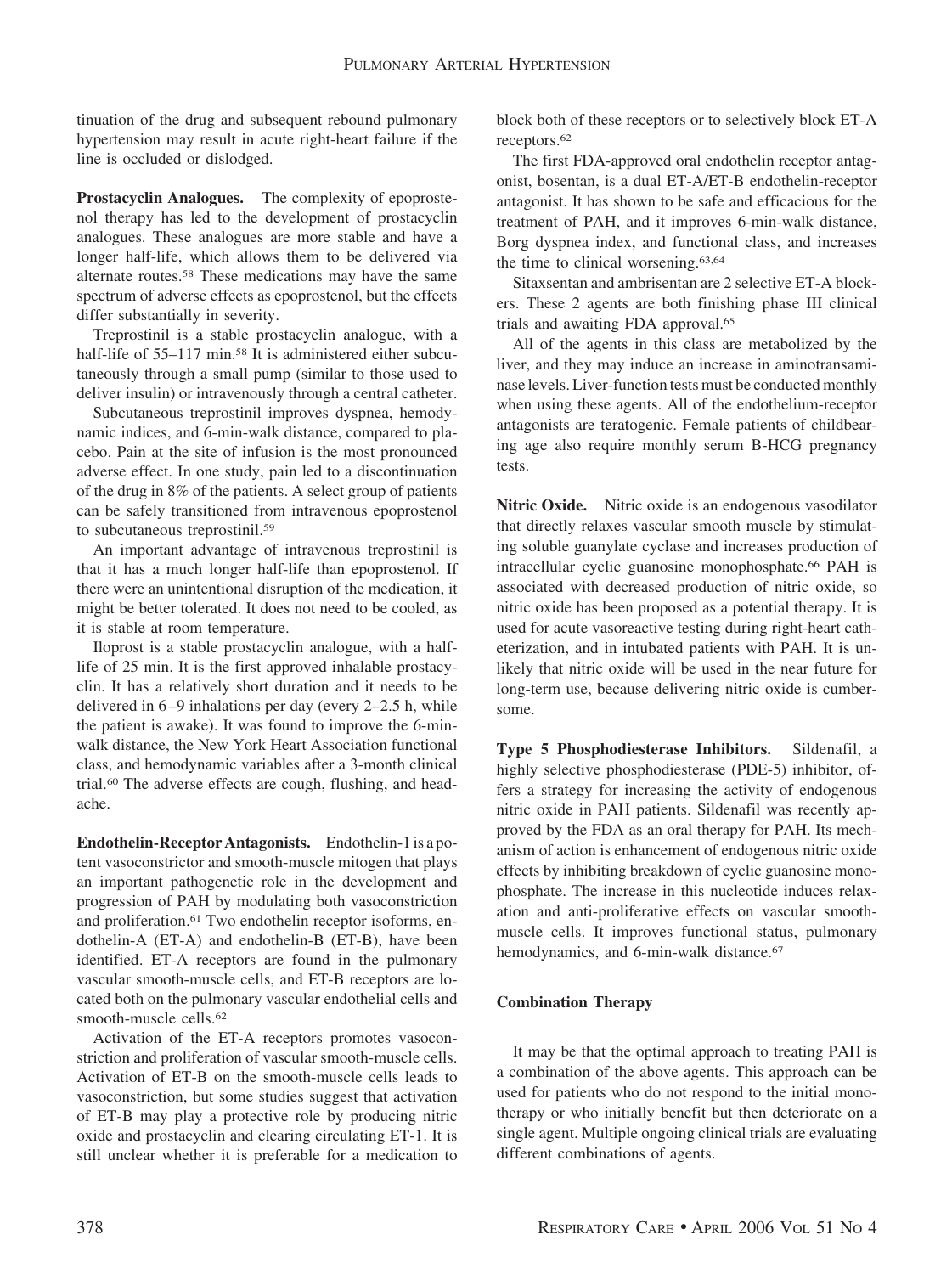## **Lung Transplantation**

Great strides in medical therapy over the last few years have improved survival for PAH patients. However, even though these medications have altered the clinical features and course of the disease in many patients, they are not a cure. Many patients already have moderate-to-severe disease when diagnosed, and not all patients respond favorably to medical therapy. There are also patients whose condition gradually worsens despite escalating pharmacologic therapy and patients who cannot tolerate medical therapy. For these patients, lung transplantation may significantly improve hemodynamics, functional class, survival, and quality of life.68

Lung transplantation is reserved for patients who have failed medical therapy. Identifying and selecting appropriate candidates and timely referral is challenging but critical for successful transplantation. Lung transplantation for any disease process is limited by chronic allograft rejection and infection; however, progressive improvements in outcomes have established lung transplantation as an efficacious treatment for PAH.

#### **Implications for the Respiratory Therapist**

PAH is an infrequent disease in the general population, but RTs will see and care for these patients throughout their training and careers. The RT will have responsibility for these patients throughout the hospital, pulmonaryfunction-laboratory, and out-patient office settings. In the intensive care unit, RTs will provide support and expertise with patients who require nitric oxide (either via mask or mechanical ventilation) for PAH. The RT is also needed to assist with patients undergoing right-heart catheterization and vasodilator testing when nitric oxide is used.

PAH patients require pulmonary function tests for their initial evaluation and are often followed with serial tests if they have coexistent restrictive or obstructive lung disease.

The RT will also be involved with treating PAH via inhalation therapy (iloprost), which is being used more frequently.

The support and knowledge of RTs in these and with other interactions with these patients is imperative to make progress in continuing to identify and treat this disease process.

#### **Summary**

The diagnosis and management of PAH has evolved substantially in the past decade, before which PAH was believed to be untreatable and invariably fatal. Earlier diagnosis, advanced understanding of the pathogenetic and molecular pathways, and a rapidly growing armamentarium have all assisted in changing the course of this challenging disease.

#### **REFERENCES**

- 1. Runo JR, Loyd JE. Primary pulmonary hypertension. Lancet 2003; 361(9368):1533–1544.
- 2. Rich S, Dantzker DR, Ayres SM, Bergofsky EH, Brundage BH, Detre KM, et al. Primary pulmonary hypertension: a national prospective study. Ann Intern Med 1987;107(2):216–223.
- 3. Kim NH. Diagnosis and evaluation of the patient with pulmonary hypertension. Cardiol Clin 2004;22(3):367–373.
- 4. Bristow MR, Zisman LS, Lowes BD, Abraham WT, Badesch DB, Groves BM, et al. The pressure-overloaded right ventricle in pulmonary hypertension. Chest 1998;114(1 Suppl):101S–106S.
- 5. Yuan JX, Rubin LJ. Pathogenesis of pulmonary arterial hypertension: the need for multiple hits (editorial). Circulation 2005;111(5): 534–538.
- 6. Wagenvort CA, Mulder PG. Thrombotic lesions in primary plexogenic arteriopathy: similar pathogenesis or complication? Chest 1993; 103(3):844–849.
- 7. Humbert M, Morrell NW, Archer SL, Stenmark KR, MacLean MR, Lang IM, et al. Cellular and molecular pathobiology of pulmonary arterial hypertension. J Am Coll Cardiol 2004;(12 Suppl S):13S– 24S.
- 8. Christman BW, McPherson CD, Newman JH, King GA, Bernard GR, Groves BM, Loyd JE. An imbalance between the excretion of thromboxane and prostacyclin metabolites in pulmonary hypertension. N Engl J Med 1992;327(2):70–75.
- 9. Giaid A, Seleh D. Reduced expression of endothelial nitric oxide synthase in the lungs of patients with pulmonary hypertension. N Engl J Med 1995;333(4):214–221.
- 10. Tuder RM, Cool CD, Geraci MW, Wang J, Abman SH, Wright L, et al. Prostacyclin synthase expression is decreased in lungs from patients with severe pulmonary hypertension. Am J Respir Crit Care Med 1999;159(6):1925–1932.
- 11. Fuster V, Steele PM, Edwards WD, Gersh BJ, McGoon MD, Frye RL. Primary pulmonary hypertension: natural history and the importance of thrombosis. Circulation 1984;70(4):580–587.
- 12. Wagenwoort C. Wagenwoort N. Primary pulmonary hypertension: a pathological study of the lung vessels in 156 diagnosed cases. Circulation 1970;42:1163–1184.
- 13. Barst RJ, Rubin LJ, Long WA, McGoon MD, Rich S, Badesch DB, et al. A comparison of continuous intravenous epoprostenol (prostacyclin) with conventional therapy for primary pulmonary hypertension. The Primary Pulmonary Hypertension Study Group. N Engl J Med 1996;334(5):296–302.
- 14. Rubin L. ACCP Consensus statement: primary pulmonary hypertension. Chest 1993;104(1):236–250.
- 15. Rubin LJ; American College of Chest Physicians. Diagnosis and management of pulmonary arterial hypertension: ACCP evidencebased clinical practice guidelines. Chest 2004;126(Suppl 1):7s–10s.
- 16. Rubin LJ. Primary pulmonary hypertension. N Engl J Med 1997; 336(2):111–117.
- 17. Fuster V, Steele PM, Edwards WD, Gersh BJ, McGoon MD, Frye RL. Primary pulmonary hypertension: natural history and the importance of thrombosis. Circulation 1984;70(4):580–587.
- 18. Trembath RC, Thomson JR, Machado RD, Morgan NV, Atkinson C, Winship I, et al. Clinical and molecular geneticfeaturesof pulmonary hypertension in patients with hereditary hemorrhagic telangiectasia. N Engl J Med 2001;345(5):325–334.
- 19. Deng Z, Morse JH, Slager SL, Cuervo N, Moore KJ, Venetos G, et al. Familial primary pulmonary hypertension (gene PHH1) is caused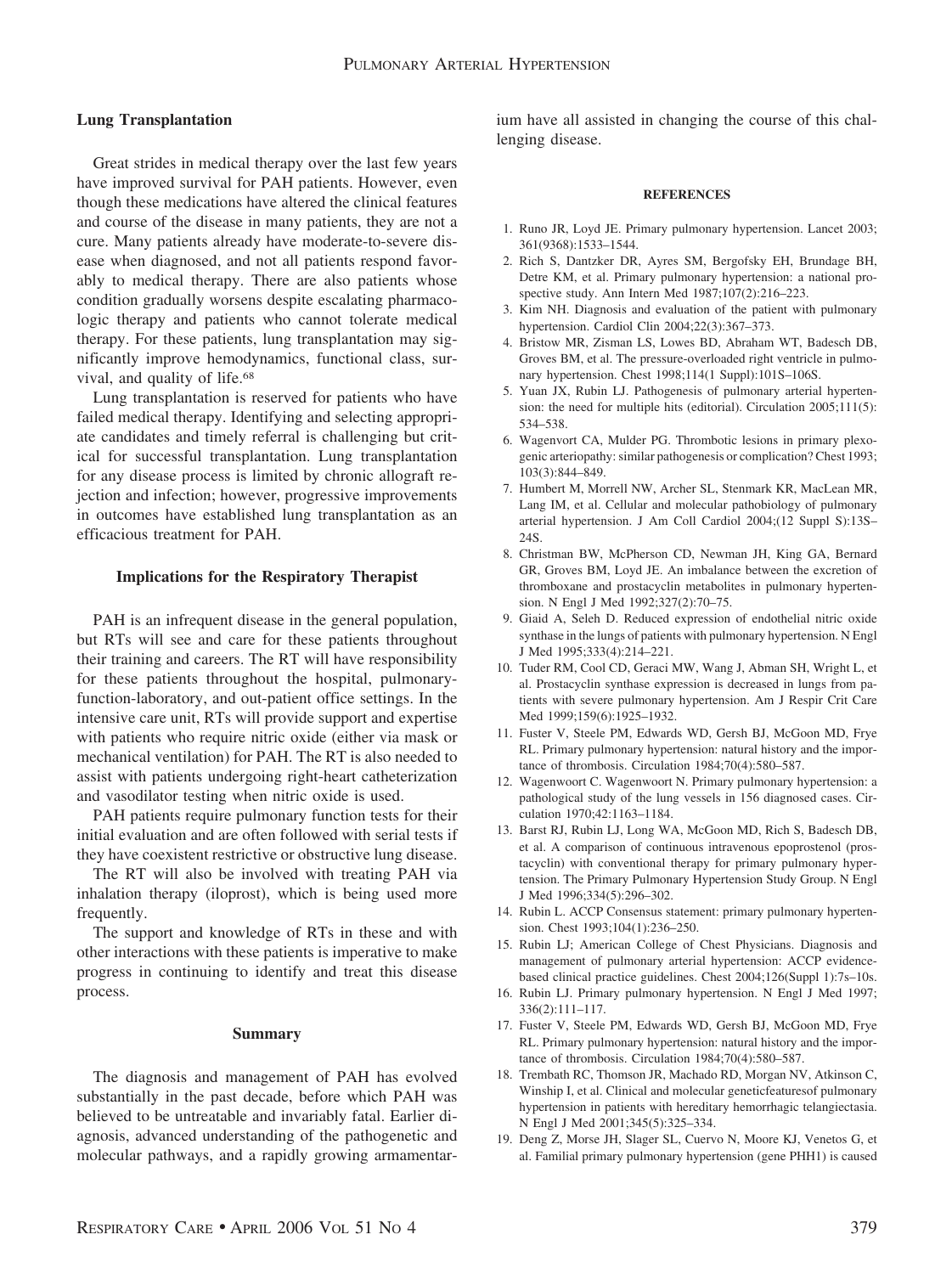by mutations in the bone morphogenetic protein receptor-II gene. Am J Hum Genet 2000;67(3):737–744.

- 20. Abenhaim L, Moride Y, Brenot F, Rich S, Benichou J, Kurz X, et al. Appetite-suppressant drugs and the risk of primary pulmonary hypertension. International Primary Pulmonary Hypertension Study Group. N Engl J Med 1996;335(9):609–616.
- 21. Fishman AP. Aminorex to fen/phen: an epidemic foretold. Circulation 1999;99(1):156–161.
- 22. Ramsay MA, Simpson BR, Nguyen AT, Ramsay KJ, East C, Klintmalm GB. Severe pulmonary hypertension in liver transplant candidates. Liver Transpl Surg 1997;3(5):494–500.
- 23. Krowka MJ, Frantz RP, McGoon MD, Severson C, Plevak DJ, Wiesner RH. Improvement in pulmonary hemodynamics during intravenous epoprostenol (prostacyclin): a study of 15 patients with moderate to severe portopulmonary hypertension. Hepatology 1999; 30(3):641–648.
- 24. Krowka MJ, Plevak DJ, Findlay JY, Rosen CB, Wiesner RH, Krom RA. Pulmonary hemodynamics and perioperative cardiopulmonaryrelated mortality in patients with portopulmonary hypertension undergoing liver transplantation. Liver Transpl 2000;6(4):443–450.
- 25. Pellicelli AM, Palmieri F, Cicalini S, Petrosillo N. Pathogenesis of HIV-related pulmonary hypertension. Ann N Y Acad Sci 2001;946: 82–94.
- 26. Nunes H, Humbert M, Sitbon O, Morse JH, Deng Z, Knowles JA, et al. Prognostic factors for survival in human immunodeficiency virusassociated pulmonary arterial hypertension. Am J Respir Crit Care Med 2003;167(10):1433–1439.
- 27. Cool CD, Rai PR, Yeager ME, Hernandez-Saavedra D, Serls AE, Bull TM, et al. Expression of human herpesvirus 8 in primary pulmonary hypertension. N Engl J Med 2003;349(12):1113–22.
- 28. Castro O, Hoque M, Brown BD. Pulmonary hypertension in sickle cell disease: cardiac catheterization results and survival. Blood 2003; 101(4):1257–1261.
- 29. McLaughlin VV. Classification and epidemiology of pulmonary hypertension. Cardiol Clin 2004;22(3):327–341.
- 30. Hopkins WE, Ochoa LL, Richardson GW, Trulock EP. Comparison of the hemodyanmics and survival of adults with severe primary pulmonary hypertension or Eisenmenger syndrome. J Heart Lung Transplant 1996;15(1 Pt 1):100–105.
- 31. MacGregor AJ, Canavan R, Knight C, Denton CP, Davar J, Coghlan J, Black CM. Pulmonary hypertension in systemic sclerosis: risk factors for progression and consequences for survival. Rhematology (Oxford) 2001;40(4):453–459.
- 32. Mukerjee D, St George D, Coleiro B, Knight C, Denton CP, Davar J, et al. Prevalence and outcome in systemic sclerosis associated pulmonary arterial hypertension: application of a registry approach. Ann Rheum Dis 2003;62(11):1088–1093.
- 33. Koh ET, Lee P, Gladman DD, Abu-Shakra M. Pulmonary hypertension in systemic sclerosis: an analysis of 17 patients. Br J Rheumatol 1996;35(10):989–993.
- 34. Masur Y, Remberger K, Hoefer M. Pulmonary capillary hemangiomatosis as a rare cause of pulmonary hypertension. Pathol Res Pract 1996;192(3):290–295; discussion 296–299. *Erratum in: Pathol Res Pract 1996;192(6):646.*
- 35. Rich S, editor. Executive summary from the World Symposium on Primary Pulmonary Hypertension, Evian, France, September 6–10, 1998, cosponsored by the World Health Organization.
- 36. Lilienfeld DE, Rubin LJ. Mortality from primary pulmonary hypertension in the United States, 1979–96. Chest 2000;117(3):796–800.
- 37. Barst RJ, McGoon M, Torbicki A, Sitbon O, Krowka MJ, Olschewski H, Gaine S. Diagnosis and differential assessment of pulmonary arterial hypertension. J Am Coll Cardiol 2004;43(12 Suppl S):40s– 47s.
- 38. Nagaya N, Uematsu M, Satoh T, Kyotani S, Sakamaki F, Nakanishi N, et al. Serum uric acid levels correlate with the severity and the mortality of primary pulmonary hypertension. Am J Respir Crit Care Med 1999;160(2):487–492.
- 39. Bady E, Achkar A, Pascal S, Orvoen-Frija E, Laaban JP. Pulmonary arterial hypertension in patients with sleep apnoea syndrome. Thorax 2000;55(11):934–939.
- 40. Meyer FJ, Ewert R, Hoeper MM, Olschewski H, Behr J, Winkler J, et al; German PPH Study Group. Peripheral airway obstruction in primary pulmonary hypertension. Thorax 2002;57(6):473–476.
- 41. Miyamoto S, Nagaya N, Satoh T, Kyotani S, Sakamaki F, Fujita M, et al. Clinical correlates and prognostic significance of six-minute walk test in patients with primary pulmonary hypertension: comparison with cardiopulmonary exercise testing. Am J Respir Crit Care Med 2000;161(2 Pt 1):487–492.
- 42. Wensel R, Opitz CF, Anker SD, Winkler J, Hoffken G, Kleber FX, et al. Assessment of survival in patients with primary pulmonary hypertension: importance of cardiopulmonary exercise testing. Circulation 2002;106(30):319–324.
- 43. Kuriyama K, Gamsu G, Stern RG, Cann CE, Herfkens RJ, Brundage BH. CT-determined pulmonary artery diameters in predicting pulmonary hypertension. Invest Radiol 1984;19(1):16–22.
- 44. Fedullo PF, Auger WR, Kerr KM, Rubin LJ. Chronic thromboembolic pulmonary hypertension. N Engl J Med 2001;345(20):1465– 1472.
- 45. Bossone E, Duong-Wagner TH, Paciocco G, Oral H, Ricciardi M, Bach DS, et al. Echocardiographic features of primary pulmonary hypertension. J Am Soc Echocardiogr 1999;12(8):655–662.
- 46. Raymond RJ, Hinderliter AL, Willis PW, Ralph D, Caldwell EJ, Williams W, et al. Echocardiographic predictors of adverse outcomes in primary pulmonary hypertension. J Am Coll Cardiol 2002; 39(7):1214–1219.
- 47. D'Alonzo GE, Barst RJ, Ayres SM, Bergofsky EH, Brundage BH, Detre KM, et al. Survival in patients with primary pulmonary hypertension: results from a national prospective registry. Ann Intern Med 1991;115(5):343-349.
- 48. Chemia, D, Castelain V, Herve P, LecarpentierY, Brimioulle S. Haemodynamic evaluation of pulmonary hypertension. Eur Respir J 2002; 20(5):1314–1331.
- 49. Rich S, Kaufmann E, Levy PS. The effect of high doses of calciumchannel blockers on survival in primary pulmonary hypertension. N Engl J Med 1992;327(2):76–81.
- 50. Badesch DB, Abman SH, Ahearn GS, Barst RJ, McCrory DC, Simonneau G, McLaughlin VV; American College of Chest Physicians. Medical therapy for pulmonary arterial hypertension: ACCP evidence-based clinical practice guidelines. Chest 2004;126(1 Suppl): 35s–62s.
- 51. Rubin LJ, Rich S. Medical management. In: Rubin LJ, Rich S, editors. Primary pulmonary hypertension. New York: Marcel Dekker 1997: 271–286.
- 52. Roberts DH, Lepore JJ, Maroo A, Semigran MJ, Ginns LC. Oxygen therapy improves cardiac index and pulmonary vascular resistance in patients with pulmonary hypertension. Chest 2001;120(5):1547– 1555.
- 53. Rich S, Seidlitz M, Dodin E, Osimani D, Judd D, Genthner D, et al. The short-term effects of digoxin in patients with right ventricular dysfunction from pulmonary hypertension. Chest 1998;114(3):787– 792.
- 54. Frank H, Mlczoch J, Huber K, Schuster E, Gurtner HP, Kneussl M. The effect of anticoagulant thrapy in primary and anorectic druginduced pulmonary hypertension. Chest 1997;112(3):714–721.
- 55. McLaughlin VV, Genthner DE, Panella MM, Rich S. Reduction in pulmonary vascular resistance with long-term epoprostenol (prosta-